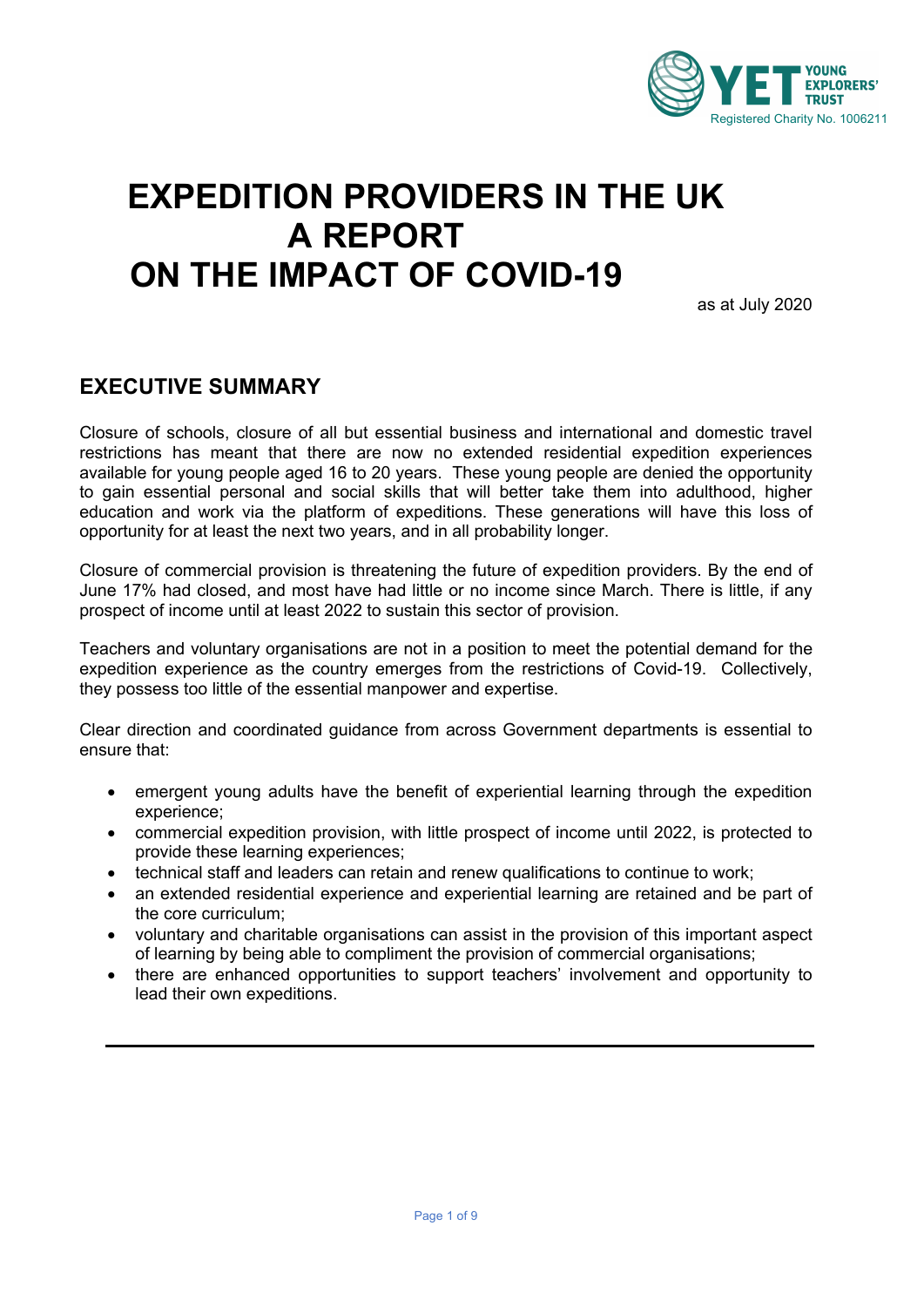

The impact of Covid-19 has been dramatic across all aspects of outdoor and experiential learning but possibly none more so than in the youth expedition provision sector.

The expedition experience, as an inspiring framework for outdoor recreation and as an experiential learning medium, is relatively small in comparison with other forms of outdoor provision. Nonetheless it is an extremely effective sector developing in young people the key core skills and personal qualities sought by all employers and universities in today's highly competitive and demanding world.

If we are to ensure that this vital aspect of the learning process is not lost for this and future generations, we need to have a clear understanding of the immediate impact of the Coronavirus on participation. We need to recognise both the future longer term consequences for the provision of this vital sector and the implications for balanced youth development and leadership.

Young Explorers' Trust (YET), the UK's national association for youth exploration societies and expedition providers, has surveyed a wide range of organisations, varying in both size and character, to establish a better understanding of the situation. YET wishes to be able to inform its membership and to present the impact and concerns of the youth expedition sector to government departments and other education organisations.

To do so, it is important to establish what providers currently perceive as the aims of their expeditions with young people.



The majority of providers agree that the primary aim is the personal development of young people and increasingly to address their physical and mental well-being. This they endeavour to do using the framework of land or water based adventurous activity or community and environmental projects. All recognise that additionally, through visiting other countries, they increase awareness and understanding of other environments and cultures of indigenous people, a vital ingredient for young people maturing in a world of global economies.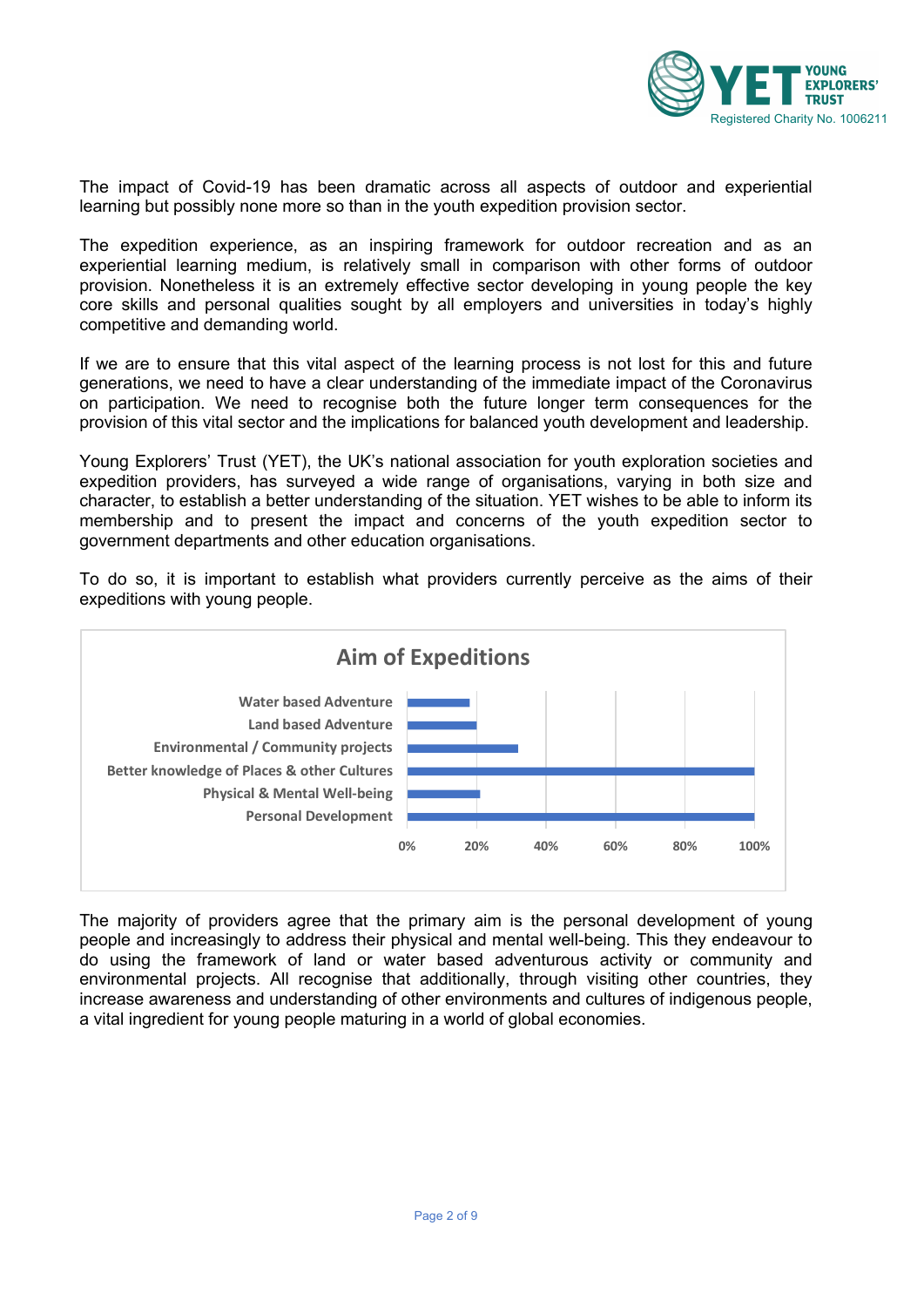



From the survey responses, it was clear that the main target age range is the 16 to 18 year olds (93%), closely followed by those immediately under 16 years of age (58%). The peak of the target age range is at the most crucial years for personal development when young people mature into adulthood and need exposure to practical and social skills that will endure throughout their lives.

Only a minority of providers also offer the expedition experience to adults, which for the purpose of this survey is defined as those over 25 years. Overall, the majority make provision for the wider 15 to 25 age groups, but often vary the nature of the expedition activity according to the participants' age category.

Expedition providers offer destinations throughout the world with many concentrating initial training activities in the UK before travelling abroad.

The low cost of airfares in recent years and accessibility to previously remote places has enabled youth expeditions to visit a wider range of destinations for a 3 to 4 weeks period. Such places were formerly the preserve of longer (6 to 8 weeks) expeditions which were often research based and from Higher Education organisations.

Now it is common for 16 to 18year olds to have been to African countries south of the Sahara; to Peru, Ecuador and Costa Rica in South America, and the Asian and far Eastern countries of India, Sri Lanka, Nepal, Thailand and Cambodia. These were all recent expedition destinations of more than 50% of providers.

The further eastern countries of Europe, such a Greece, Romania, Czech Republic and Poland, are also popular. These destinations are often targeted for the younger age range and for shorter 2 weeks expeditions, or for ventures with a more curriculum-based purpose.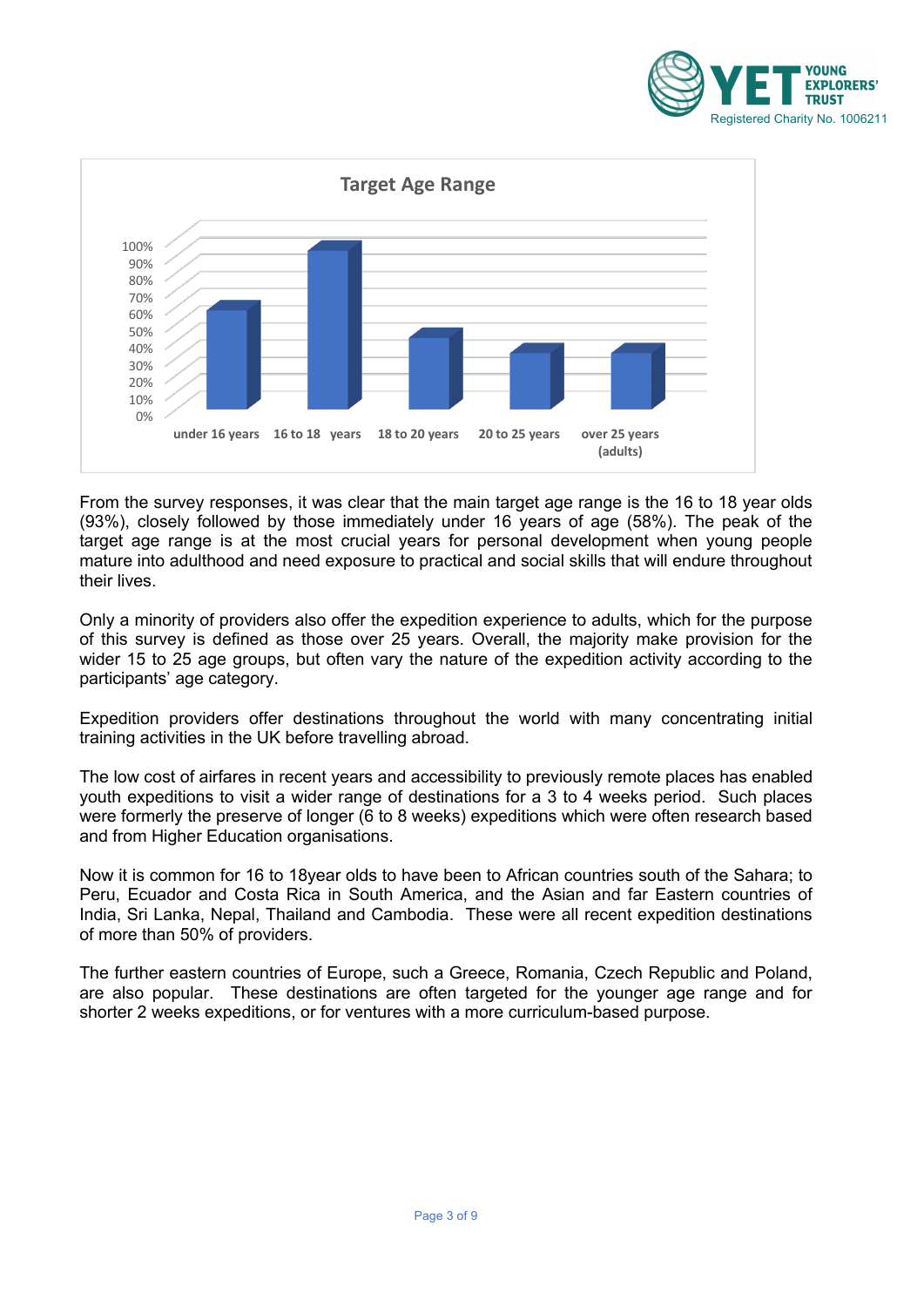



Although travel is now faster and more readily available, the cost of overseas expeditions is nonetheless quite considerable. Financing most expeditions necessitates students to fund raise and frequently includes large contributions from family sources – income or savings. Generally, this planning and preparation has to be committed to some 18 to 12 months before going on the actual venture.

Expeditions tend to be concentrated in the months of June, July and August, and to a lesser extent in April and October –these times coinciding with school holidays. Whilst making useful time of students' vacation periods, it does create particular peaks of income stream for many providers. Large numbers of ventures at these times also often strains the local resources, both human and facilities / locations, of the more popular destinations.

For the host country, these expeditions, often to more remote and impoverished areas, form an important part of the economy of these communities as local travel, accommodation and resources are utilised. They frequently provide the major source of seasonal work and income.

Regrettably these popular expedition destinations are also high on the list of those countries with extensive infection of the current coronavirus pandemic. As such, they are no longer accessible in 2020, nor most probably for the immediate or medium-term future.

The immediate impact of the spread of Covid-19 has been that all providers have cancelled some expeditions in 2020, with 73% cancelling all expeditions. As of June 2020 some providers still hoped that some expeditions planned for late in 2020 may be able to go ahead.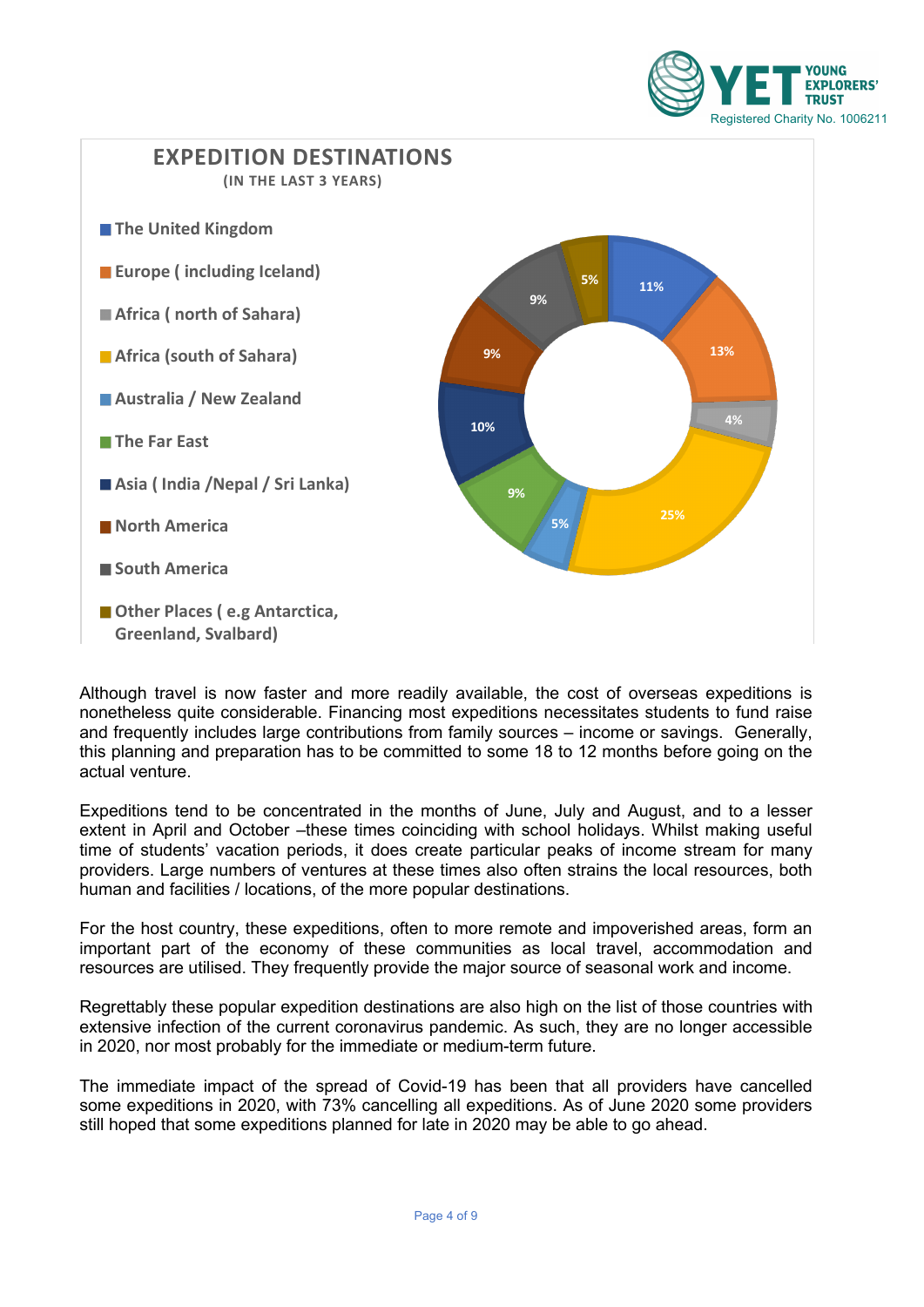



Because of the length of time it takes to launch, plan and fund an expedition, as well as to ensure that suitable resources in the host country are available and safe to use, this cancellation and shut down by providers is being extended to include expeditions for 2021.

Already, 16% of providers have cancelled all of their planned expeditions in 2021. A further 25% of providers have cancelled between 5% and 50% of expeditions planned for 2021.

Expedition providers are acting responsibly and 66% have announced termination of expedition contracts with a full refund to participants.

34% of providers are making a partial refund on a sliding scale dependent upon irretrievable financial commitments already made and expenses incurred thus far in planning and preparation, which are linked to the remaining time before departure of the venture. The availability of a participant's refund through insurance is also a key factor in these arrangements.

Remaining positive in their outlook, a number of providers have offered to transfer bookings to a similar venture in 2021. However, the indications are that few participants are taking up this offer. From the limited data available, this appears on average to be about 1 in every 8 booked places.These cancellations mean a vast financial loss for the expedition providers, many of whom have had no, or very limited, income since the 2019 season.

It is not possible to estimate the overall financial loss to expedition providers. However, from the data supplied in the survey, projected losses vary between £130,000 to in excess of £1.5 million depending upon the size of the organisation.

The following figures apply to commercial providers and do not include cancellation costs incurred by charitable organisations or individual school providers:

- The average estimated lost income for 2020 up to July is circa £120,000;
- For the period July to September 2020 the average estimated lost income is £520,000;
- For the rest of 2020 after September the average estimated lost income is £150,000;
- It is projected that 2021 will see an average loss of income per provider in excess of £420,000 – based on bookings already secured.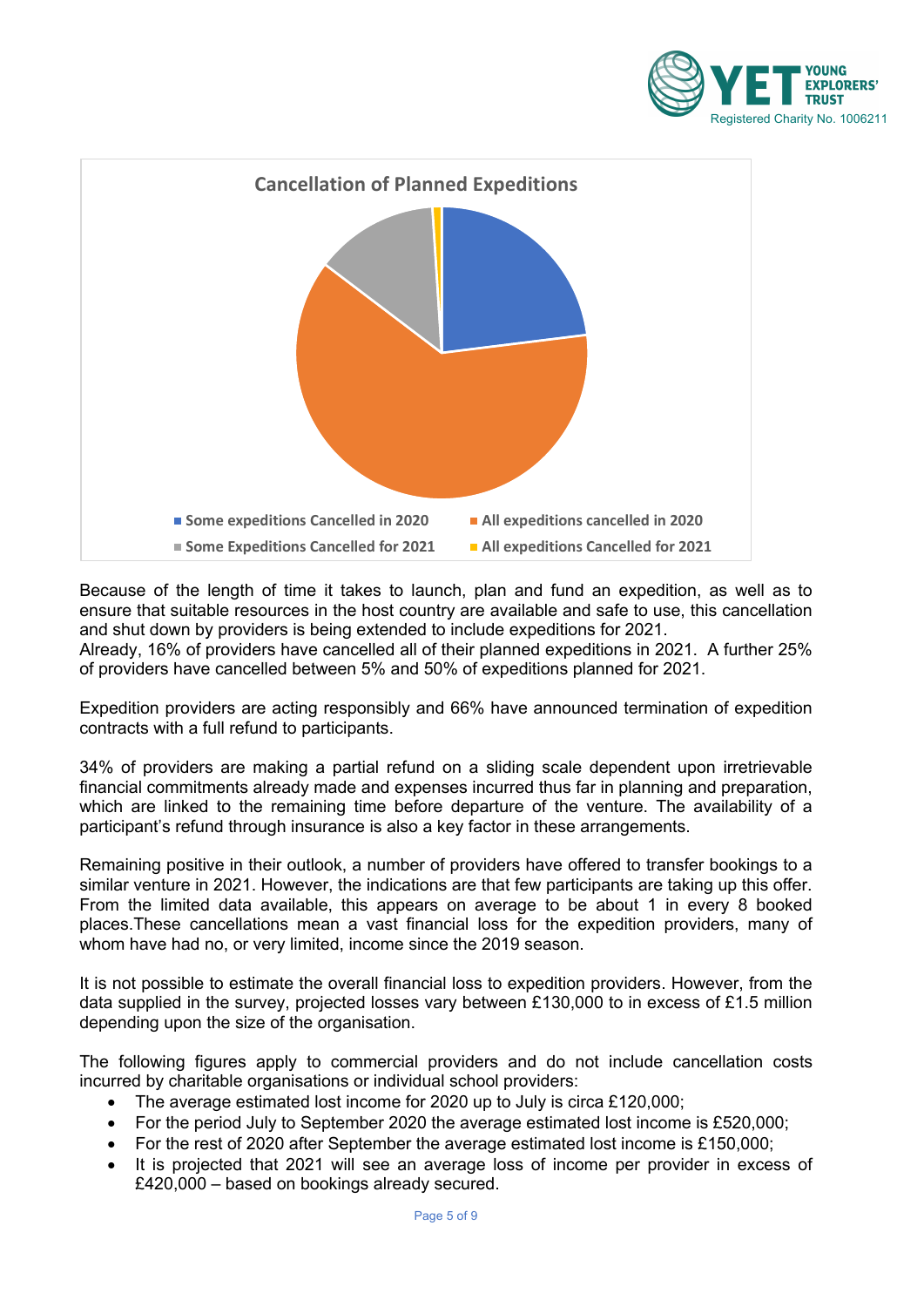

When considering the impact of these figures, it should be noted that the period March to June is the prime window for the conversion of proposed expeditions into actual bookings. In 2020 this did not happen because of lockdown, furloughing of staff, and closure of schools.

It is therefore most probable that only a few, if any, expeditions for young people will happen before 2022, and in all probability much later. A wide age range of young people for several years to come will not have the opportunities such learning experiences bring to their development and are a cornerstone for social and personal qualities as they emerge into adulthood and a working life.

The impact of Covid-19 has not only meant the lack of an expedition experience for the young people and heavy financial losses for providers it has also impacted fundamentally on the worklife of those engaged in all areas of making that provision:

- 17% of providers have made staff redundant.
- 33% of providers have placed the majority of staff on furlough whilst retaining a core team to enable provision to re-start when travel destinations' lockdown is lifted.
- Already by the beginning of July, 17% of providers have ceased trading, some permanently. More have indicated that they are likely to do so soon. A few, if part of a larger organisation, have indicated that they will review the situation in 2022.



The survey demonstrated that 75% of providers have been operating for more than 11 years, and a majority of these for more than 20 years. Clearly, many have taken time to carefully build up expertise in their field, developing sound policies and procedures for safe practice. They have attracted, trained and sustained a highly qualified and competent team of staff and leaders.

In an instant, Covid-19 has meant that many of these critically placed staff have been made redundant or furloughed, with little prospect of future work until 2021 for office-based staff and until 2022 at the earliest for those operating in the field.

It is unrealistic to expect these specialists to stay or take the risk of returning to an area of work where the future is at best uncertain. Reactivation of their jobs is, in all probability, most unlikely to happen if their present employer does not find funding to sustain their operation.

This established expertise has taken a long time and considerable specialist resources in its formation. The inevitable departure of highly competent staff and their re-orientation towards more stable employment in other unrelated sectors means that providers will very probably be unable to resume business in an acceptable manner for the safe and responsible delivery of expeditions for young people.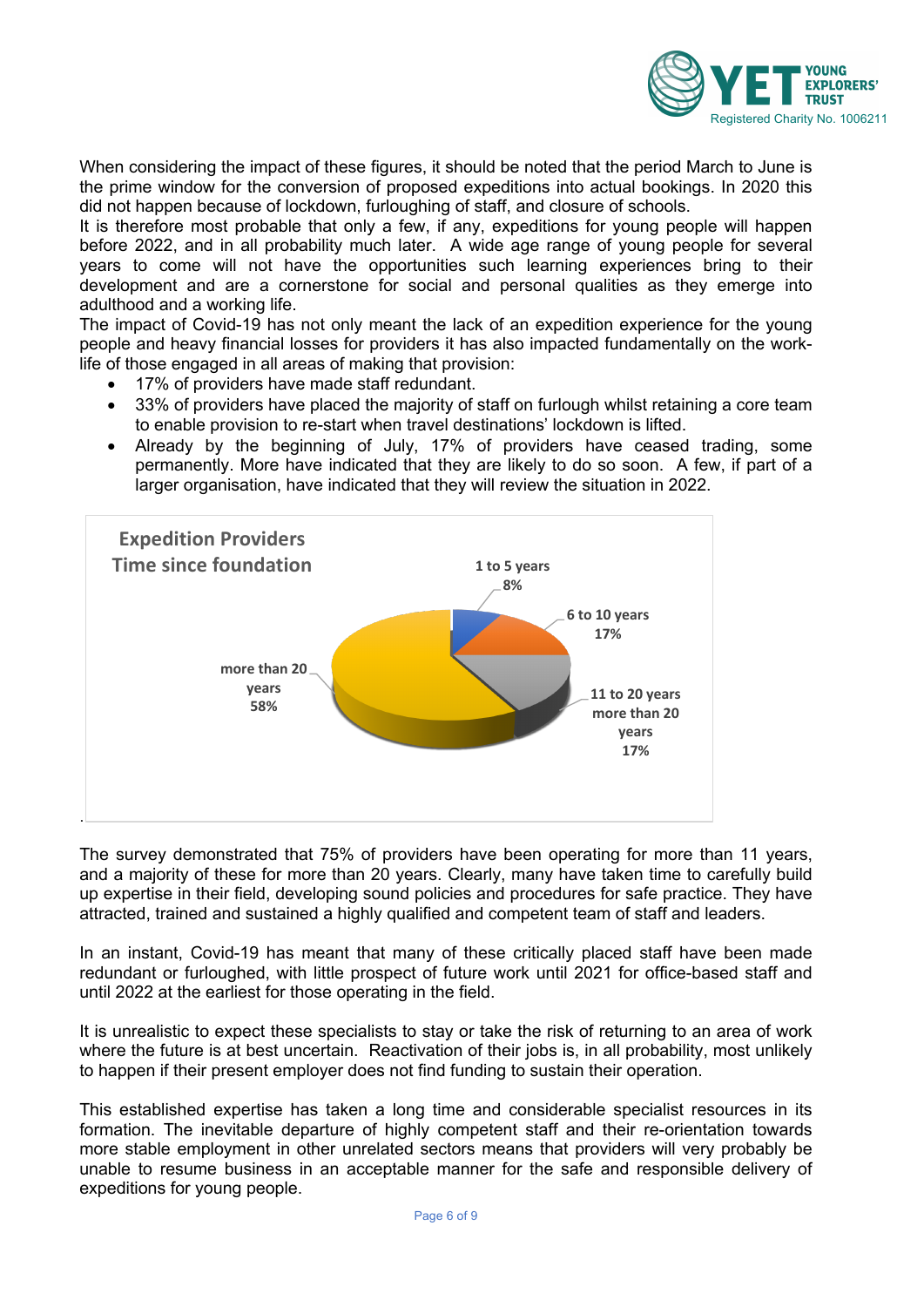

Most providers are small organisations as measured in terms of persons directly engaged in the UK in making the provision (administrative, training, and leadership personnel). It is not possible to estimate the overall number of people engaged in this important work but the survey indicated that nearly half of the organisations are single lone-working operators (48%), or with no more than 10 people in their organisation. Only 25 % of those responding to the survey have more than 50 people engaged in this work.



In order to retain a possible future for their established businesses, providers have engaged with the Government furlough scheme for staff, have sought small business grants and become part of the "Bounce Back Loan" scheme. Many have indicated that they would like to see the furlough scheme extended through the winter, albeit at a reduced rate.

This is a vital skilled workforce that needs financial assistance in the form of grants and continued furloughing to reflect the loss of work resulting from cancelled expeditions and further anticipated restrictions to income in 2021 and possibly beyond.

The size or operational scale of an organisation is reflected in the number of expeditions it provides. Of all expeditions provided, 42% are by an organisation delivering 5 or fewer ventures each year, with a further 33% by those offering 6 to 15 expeditions. The remaining provision is by the larger, often multi-national, organisations offering more than 25 expeditions each year.

It should be noted that the closure of even one small provider could have a disproportionate impact on the overall availability of the range and type of expeditions offered, thereby limiting the potential appeal and attraction to a wider range of young people. This is particularly so as providers tend to focus on one or two especially tailored styles of expedition such as land or water based adventurous activities, community or environmental projects, as their unique platform for delivering personal development and the physical and mental well-being of participants.

The impacts of Covid-19 indicated above will inevitably mean change in the provision of expeditions for young people.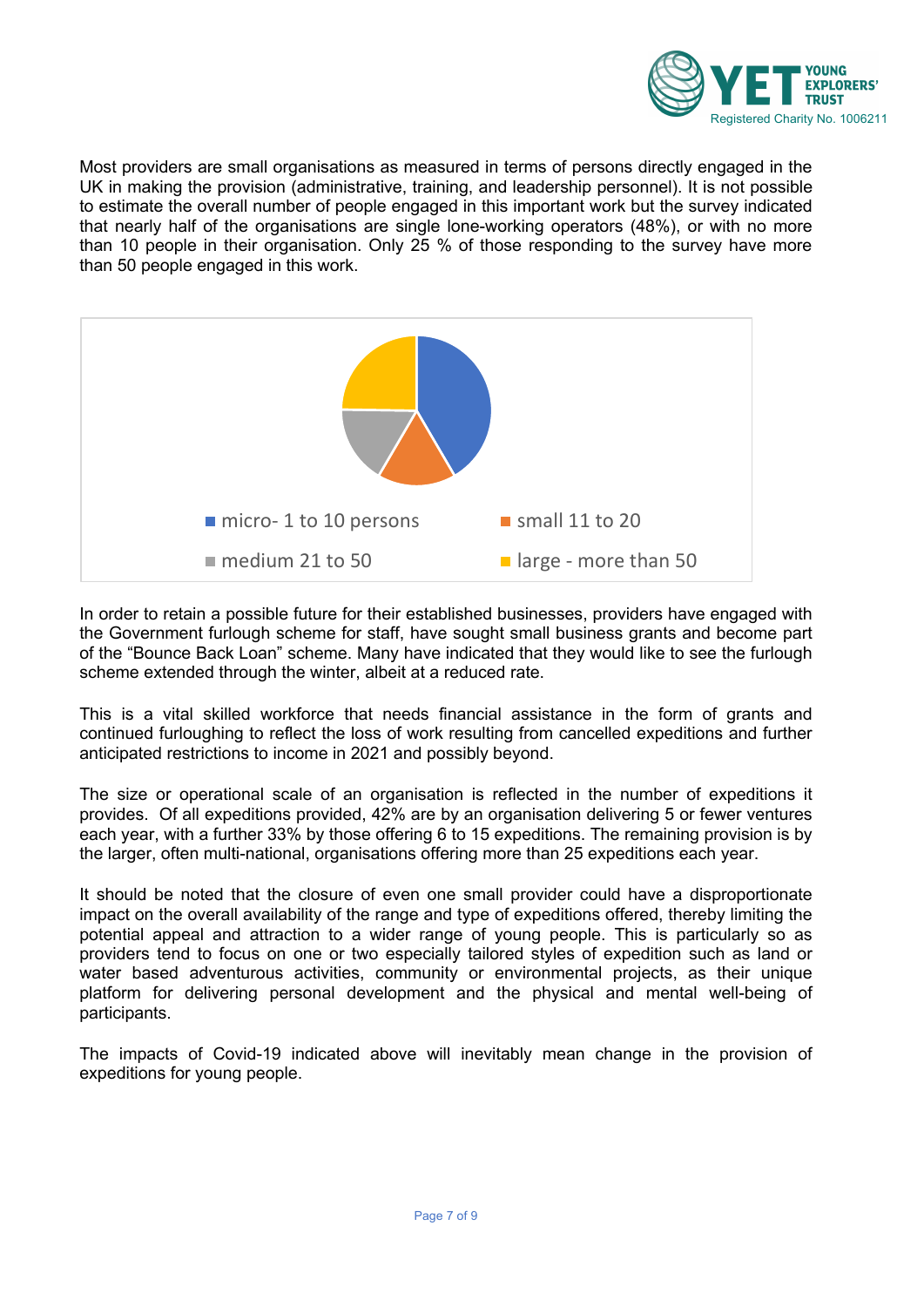



Immediately preceding the Covid-19 pandemic, two regional expedition provider organisations, run entirely on a voluntary basis, ceased to operate. They no longer had either the resources or individuals able to commit the time to organising expeditions and were no longer attracting sufficient participants to operate at least one overseas expedition each year.

As far as it is possible to ascertain there are currently very few charitable organisations providing annual overseas expedition experiences for young people. Whilst a few schools organise their own overseas ventures most depend upon the support resources, leadership skills and organisational structure of a commercial provider for some, if not all, of the provision of an overseas expedition.

At the time of the survey, 17% of commercial providers responding indicated that they had already closed or were in the process of immediate closure. To try to survive the rigours of the pandemic, 33% of providers indicated that they will reduce the scale of their operation. Inevitably this will mean fewer expedition opportunities for young people and less choice in the scope of activities.

What will happen to the schools these providers have worked with? Given other pressures on the education system and the call to focus on core curriculum work, coupled with the Government's current advice that educational visits should not take place, it is very probable that the culture of enhancing the broader aspects of education of young people through the expedition experience will be lost.

Already 50% of providers are aiming to re-direct the focus of their provision to destinations closer to, if not also within, the UK. Such destinations will cost less than many destinations further afield, and potentially be envisaged as carrying less risk. Several providers have made the key point that parents will need to be realistic as to the actual risks young people will be exposed to by taking part in an expedition, and that the on-going presence of Covid-19 will mean an enhancement of risk assessments, including a need to ensure proximity to good, high quality and safe medical facilities. These are not always available overseas near to the traditional and suitably challenging expedition locations.